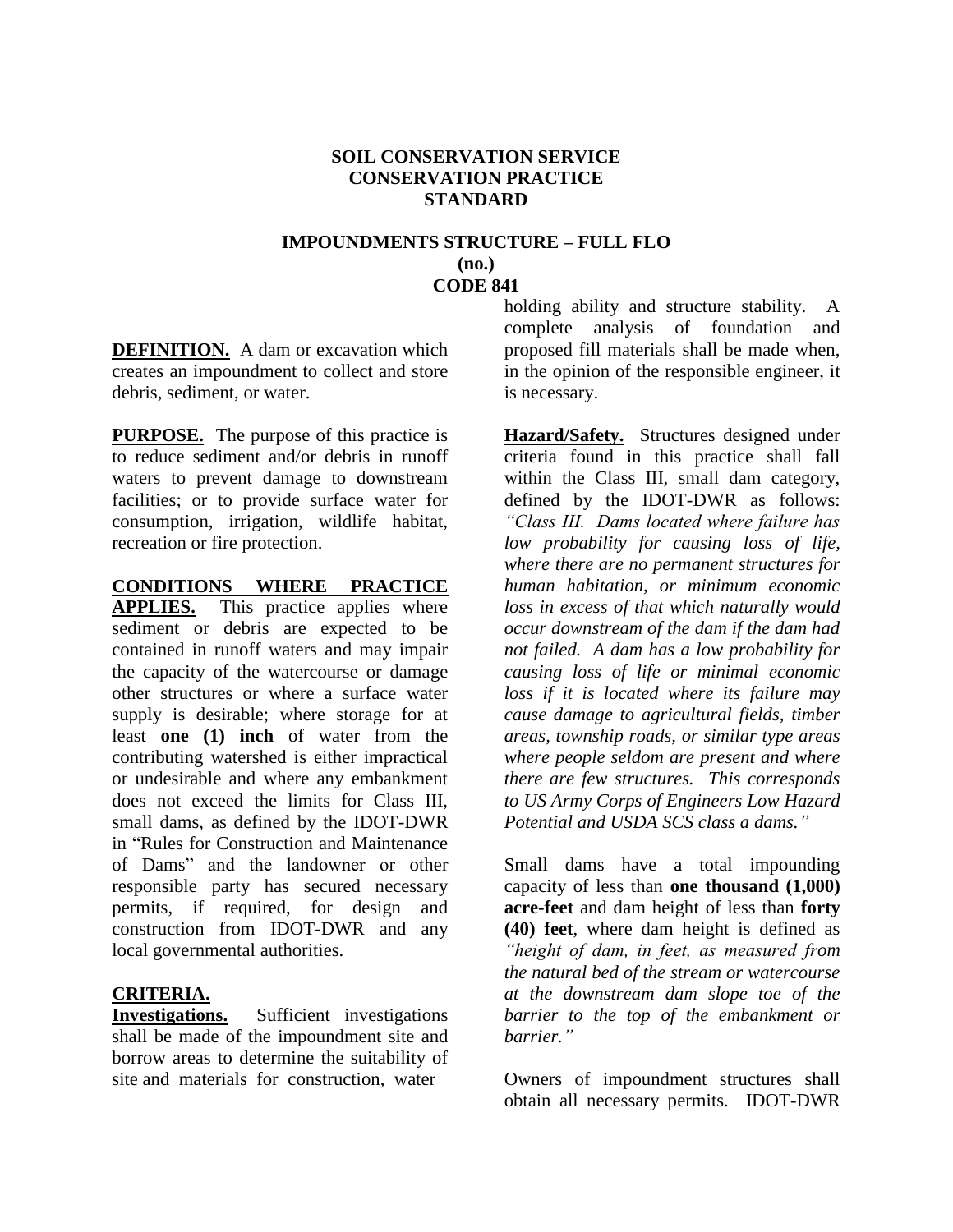permits may be required for Class III, small dams where:

1. The drainage area of the proposed dam is **six thousand four hundred (6,400) acres** or more in a rural area or **six hundred forty (640) acres** or more in an urban area, or

2. The dam is **twenty-five (25) feet** or more in height, provided that the impounding capacity is greater than **fifteen (15) acre-feet**, or

3. The dam has an impounding capacity of **fifty (50) acre-feet** or more provided that the dam height is greater than **six (6) feet**.

**Pool Capacities.** Structures for the impoundment of debris or sediment shall have a capacity equal to the volume of sediment or debris expected to be trapped at the site during the planned useful life of the structure. That capacity may be proportionally reduced, if periodic removal of sediment/debris is planned.

Structures that impound water for consumptive use shall have capacity as required by local consumptive use standards.

Structures that impound water for irrigation, wildlife habitat or recreation shall have capacity and depth adequate for the intended use.

Structures that impound water for fire protection shall have a capacity of at least **four thousand (4,000) cubic feet** per residence. That capacity shall exist between the inlet to hydrant and an elevation **three (3) feet** below the permanent pool elevation.

**Runoff Computation.** Total runoff amounts and peak discharges may be computed using procedures found in SCS Engineering Field Handbook, SCS Engineering Handbook, SCS TR-55 and TR-20, US Army Corps of Engineers HEC-1 or other procedures designated by the appropriate regulatory authorities.

**Principal Spillways.** Non-permit, IDOT Class III dams shall have a principal spillway structure capable of passing the peak discharge from a **twenty-four (24) hour** duration storm event of frequency specified in Table 1 with stage at or below emergency spillway crest.

IDOT Class III, permit size dams shall have a principal spillway structure capable of passing the peak discharge from a **twentyfour (24) hour**, **twenty-five (25) year** storm event with stage at or below the emergency spillway crest.

Principal spillway structures may be conduits, weir-type straight drops, or chutes.

Principal spillway pipe conduits and fittings may be metal, as per material specifications 551, 552, or 554 or non-metal, as per SCS material specifications 541, 542, 544, or 547. Conduits or other materials may be used at the discretion of the appropriate regulatory authorities.

Pipe conduits should meet the following requirements:

The pipe should be capable of withstanding external loading without yielding, buckling, or cracking. Pipe strength should not be less than that of the grades indicated in Table 2 for plastic pipe and in Table 3 for corrugated aluminum and galvanized steel pipe. Flexible pipe strength shall not be less than that necessary to support the design load with maximum **five percent (5%)** deflection. The inlets and outlets should be structurally sound and made of materials compatible with that of the pipe. All pipe joints should be made watertight by the use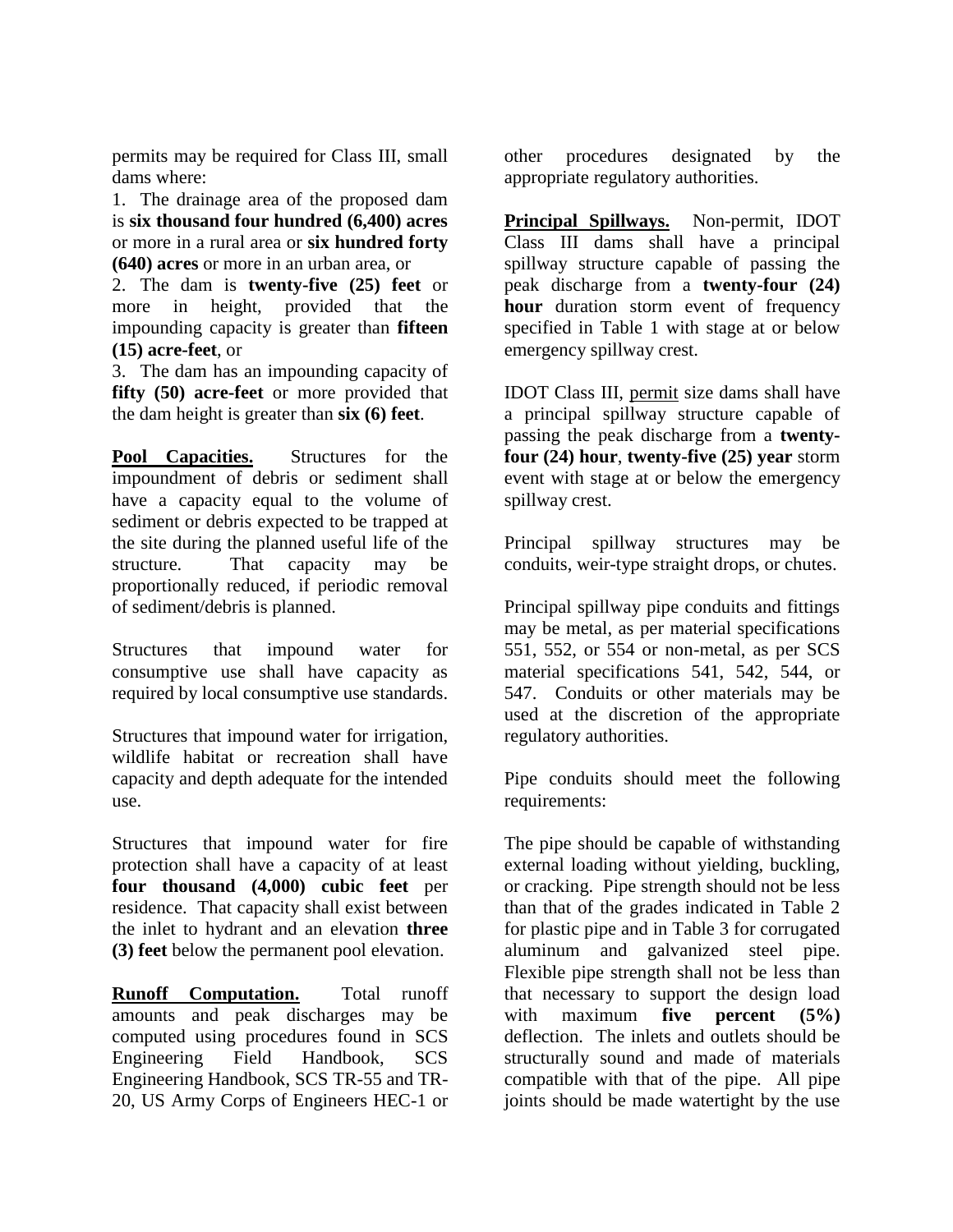of couplings or gaskets or by welding or caulking.

Acceptable pipe materials are cast-iron, steel, corrugated steel, or aluminum, concrete, plastic, vitrified clay with rubber gaskets, and cast-in-place reinforced concrete. Aluminum pipe will not be used in soils with pH values outside the range of 4-9. Concrete and vitrified clay pipe should be laid in a concrete bedding. Plastic pipe that will be exposed to direct sunlight should be made of ultraviolet-resistant materials and projected by coating or shielding, or provisions for replacement should be specified. Connections of plastic pipe to less flexible pipe or structures must be designed to avoid stress concentrations that could rupture the plastic. Cantilever outlet sections, if used, should be designed to withstand the cantilever load. Pipe supports should be provided when needed. Other suitable outlet protection structure devices may also be used to provide a safe outlet.

Anti-seep collars should be installed around the pipe conduit in the normal saturation zone if any of the following conditions exist: 1. The settled dam height exceeds **fifteen (15) feet**.

2. The conduit is of smooth exterior pipe larger than **eight (8) inches** in diameter.

3. The conduit is of corrugated exterior pipe larger than **twelve (12) inches** in diameter.

Anti-seep collars and their connections to the pipe should be watertight. The collar material should be compatible with pipe materials. The maximum spacing should be approximately **fourteen (14) times** the minimum projection of the collar measured perpendicular to the pipe. A minimum of **one (1)** anti-seep collar should be used on all conduits.

Closed conduit spillways designed for pressure flow must have adequate antivortex devices at their inlets.

If needed to prevent clogging of the conduit, an appropriate trash guard should be installed at the inlet or riser.

For safety reasons, all vertical drop inlets should be constructed to prevent accidental injury. This may be accomplished by using a horizontal anti-vortex baffle, trash rack or guard rail.

Procedures for designing, dimensioning, and detailing pipe conduit spillways may be found in the SCS Engineering Field handbook, the SCS National Engineering Handbook and Illinois Procedures and Standards for Urban Soil Erosion and Sedimentation Control or other references specified by local regulatory authorities.

Weir-type straight drops or box inlets and chutes shall be designed according to procedures in the SCS Engineering Field Handbook, the SCS National Engineering Handbook, and the USDA Agricultural Handbook No. 301, or as specified by the local regulatory authorities.

SCS toe wall drop structures can be used if the vertical drop is **four (4) feet** or less, flows are intermittent, downstream grades are stable, and tailwater depth at design flow is equal to or greater than **one-third (1/3)** of the height of the overfall.

The ratio of the capacity of drop boxes to road culverts shall be as required by the responsible road authority. The drop box capacity attached to a new or existing culvert must equal or exceed the culvert capacity at the design flow.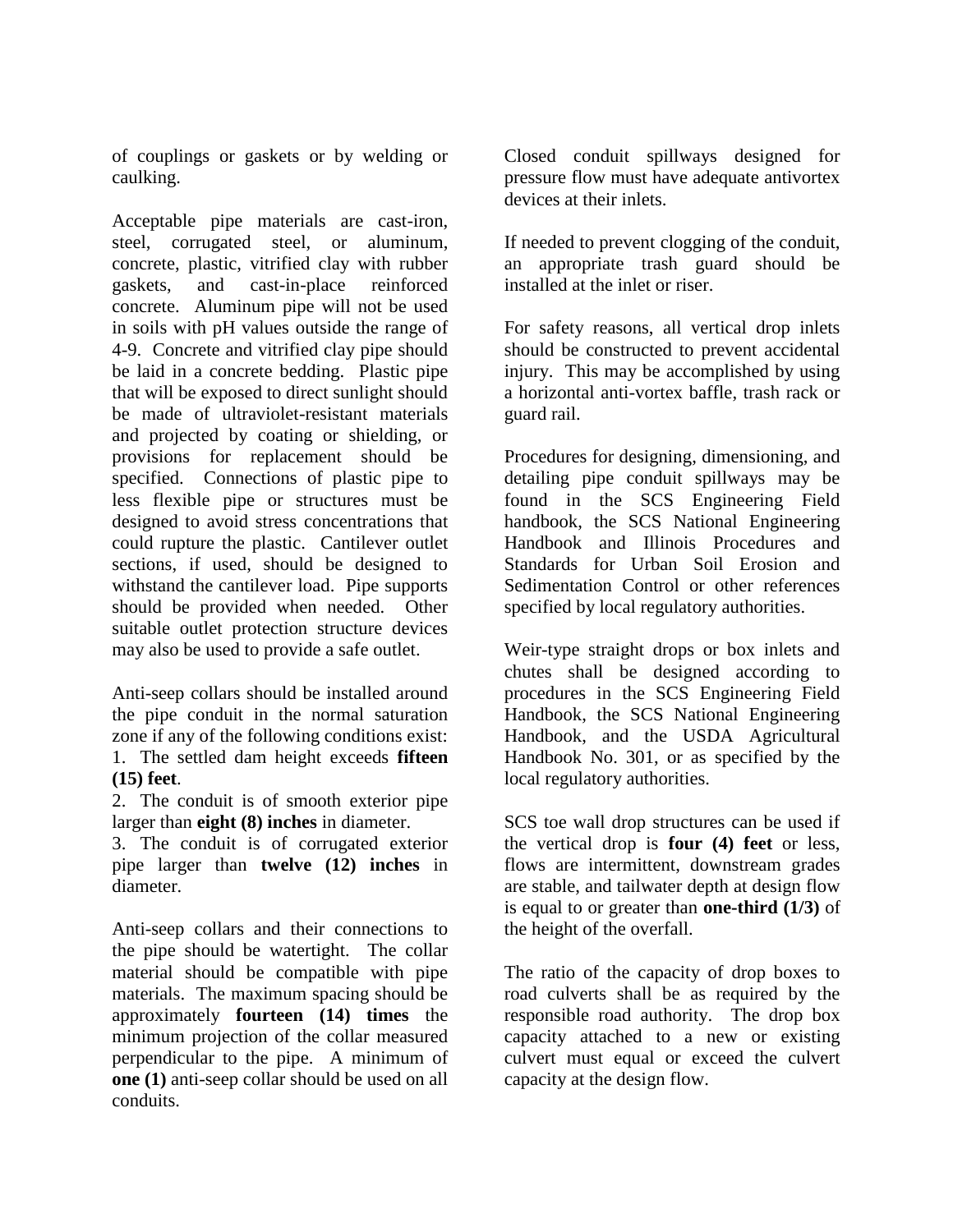**Emergency Spillways.** An emergency spillway must be provided for each dam, unless the principal spillways I large enough to pass peak discharge from the routed design hydrograph and the trash that comes to it without overtopping the dam. The following are minimum criteria for acceptable use of pipe conduit principal spillway without an emergency spillway: a conduit with a cross-sectional area of **three (3) square feet** or more, an inlet that will not clog, and an elbow designed to facilitate the passage of trash.

The minimum capacity of a natural or constructed emergency spillway shall be that required to pass the peak flow expected from a design storm of the frequency and duration shown in Table 1. IDOT Class III permit dams shall have an emergency spillway capable of passing the peak discharge from a 100-year, 24-hour storm event less principal spillway discharge.

Emergency spillways shall provide for passing the design flow at a safe velocity to a point downstream where the dam will not be endangered.

Constructed emergency spillways are open channels that usually consist of an inlet channel, a control section, and an exit channel. They shall be stable for the material in which the spillway is to be constructed. The emergency spillway shall have a bottom width of not less than **ten (10) feet**.

Upstream from the control section, the inlet channel shall be level for the distance needed to protect and maintain the crest elevation of the spillway. The inlet channel may be curved to fit existing topography. The grade of the exit channel of a constructed emergency spillway shall fall within the range established by discharge

requirements and permissible velocities. Design procedures and details for vegetated earth emergency spillways may be found in the SCS Engineering Field Handbook, the SCS National Engineering Handbook, and SCS Technical Release 52, or other references specified by the local regulatory authorities.

**Foundation Cutoff.** A cutoff of relatively impervious material shall be provided under the dam if necessary. The cutoff shall be located at or upstream from the centerline of the dam. It shall extend up the abutments as required and be deep enough to extend into a relatively impervious layer or provide for a stable dam when combined with seepage control. The cutoff trench shall have a bottom width adequate to accommodate the equipment used for excavation, backfill, and compaction operations. Side slopes shall not be steeper than one horizontal to one vertical.

Seepage control. Seepage control is to be included if:

1. Pervious layers are not intercepted by the cutoff.

2. Seepage creates swamping downstream.

3. Such control is needed to insure a stable embankment.

4. Special problems require drainage for a stable dam.

Seepage may be controlled by:

1. Foundation, abutment, or embankment drains.

- 2. Reservoir blanketing.
- 3. A combination of these measures.

**Earth Embankment.** The minimum top width for a dam is shown in Table 4. If the embankment top is to be used as a public road, the minimum width shall be **sixteen (16) feet** for one-way traffic and **twenty-six (26) feet** for two-way traffic. Guardrails or other safety measures shall be used where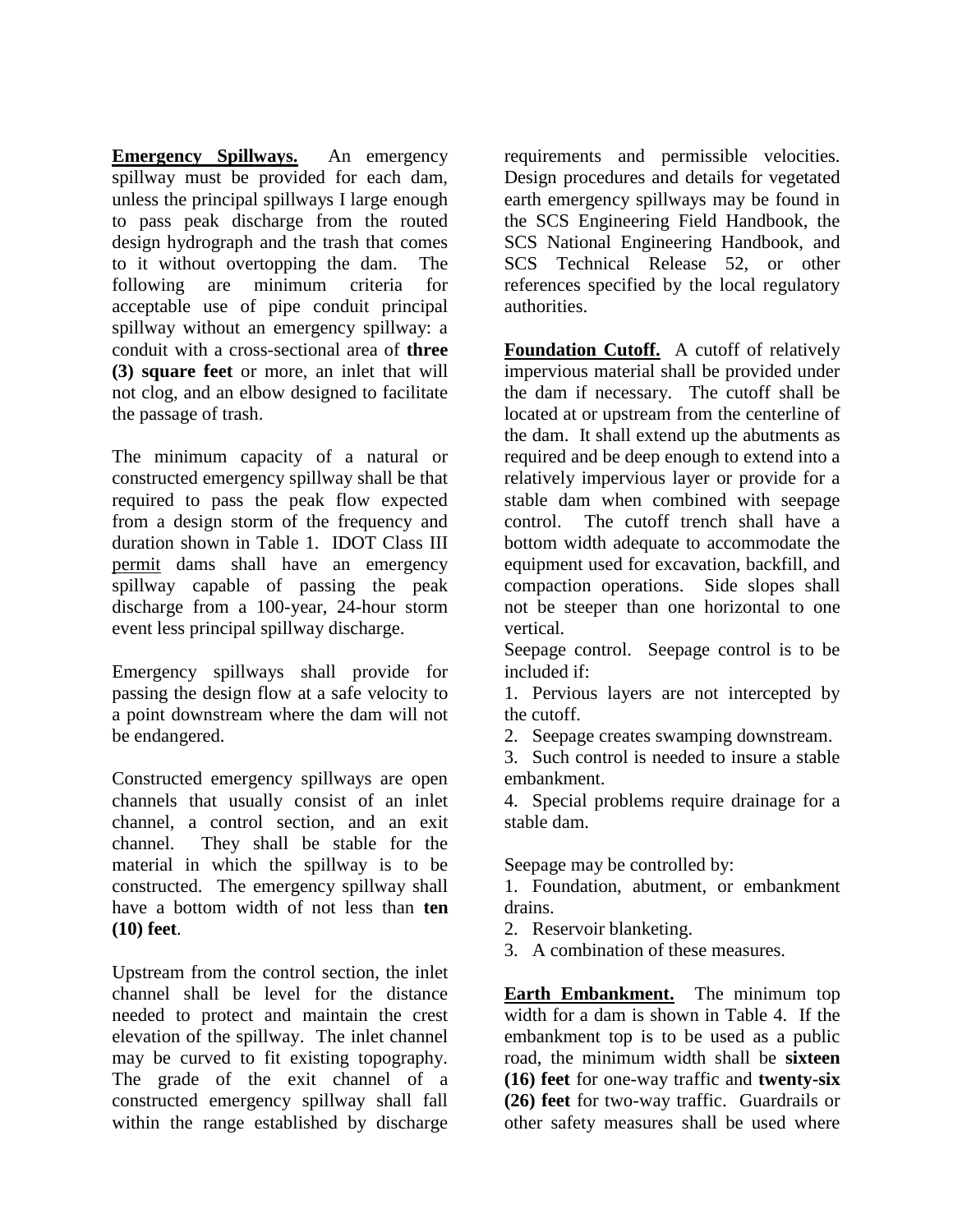necessary and shall meet the requirements of the responsible road authority.

The combined upstream and downstream side slopes of the settled embankments shall not be less than five horizontal to one vertical, and neither slope shall be steeper than two horizontal to one vertical. All slopes must be designed to be stable, even if flatter side slopes are required.

If needed to protect the slopes of the dam, special measures, such as berms, rock riprap, sand-gravel, soil cement, or special vegetation, shall be provided.

The minimum elevation of the top of the settled embankment shall be **one (1) foot** above the water surface in the reservoir with the emergency spillway flowing at design depth. The minimum difference in elevation between the crest of the emergency spillway and the settled top of the dam shall be **two (2) feet** for all dams having more than **twenty (20) acre** drainage area or more than **twenty (20) feet** in effective height.

The design height of the dam shall be increased by the amount needed to insure that after settlement the height of the dam equals or exceeds the design height. This increase shall not be less than **five percent (5%)**, except where detailed soil testing and laboratory analyses show that a lesser amount is adequate.

## **EXCAVATED IMPOUNDMENTS.**

**Runoff.** Provisions shall be made for a pipe and emergency spillway if necessary. Runoff flow patterns shall be considered when locating the pit and placing the spoil.

**Side Slopes.** Side slopes of excavated ponds shall be stable and shall not be steeper than one horizontal to one vertical.

**Perimeter Form.** If the structures are to be used for recreation or are highly visible to the public, the perimeter or edge should be curvilinear.

**Inlet Protection.** If surface water enters the pond in a natural or excavated channel, the side slope of the impoundment shall be protected against erosion.

**Excavated Material.** The material excavated from the pond shall be placed so that its weight will not endanger the stability of the pond side slopes and so that it will not be washed back into the pond by rainfall. It shall be disposed of in one of the following ways:

1. Uniformly spread to a height that does not exceed **three (3) feet**, with the top graded to a continuous slope away from the impoundment.

2. Uniformly placed or shaped reasonably well, with side slopes assuming a natural angle of repose. The excavated material will be placed at a distance equal to the depth of the impoundment but not less than **twelve (12) feet** from the edge of the impoundment. 3. Shaped to a designed form that blends

visually with the landscape.

4. Used for low embankment and leveling.

5. Hauled away.

**Vegetation.** Disturbed areas that are not to be cultivated shall be established as soon as practicable after construction. Seedbed preparation, seeding, fertilizing and mulching shall comply with practice standard 880 or 970 Permanent or Temporary Seeding.

## **CONSIDERATIONS.**

**Site Safety.** Impoundments are potential attractive nuisances and safety aspects must be considered in their design and layout. If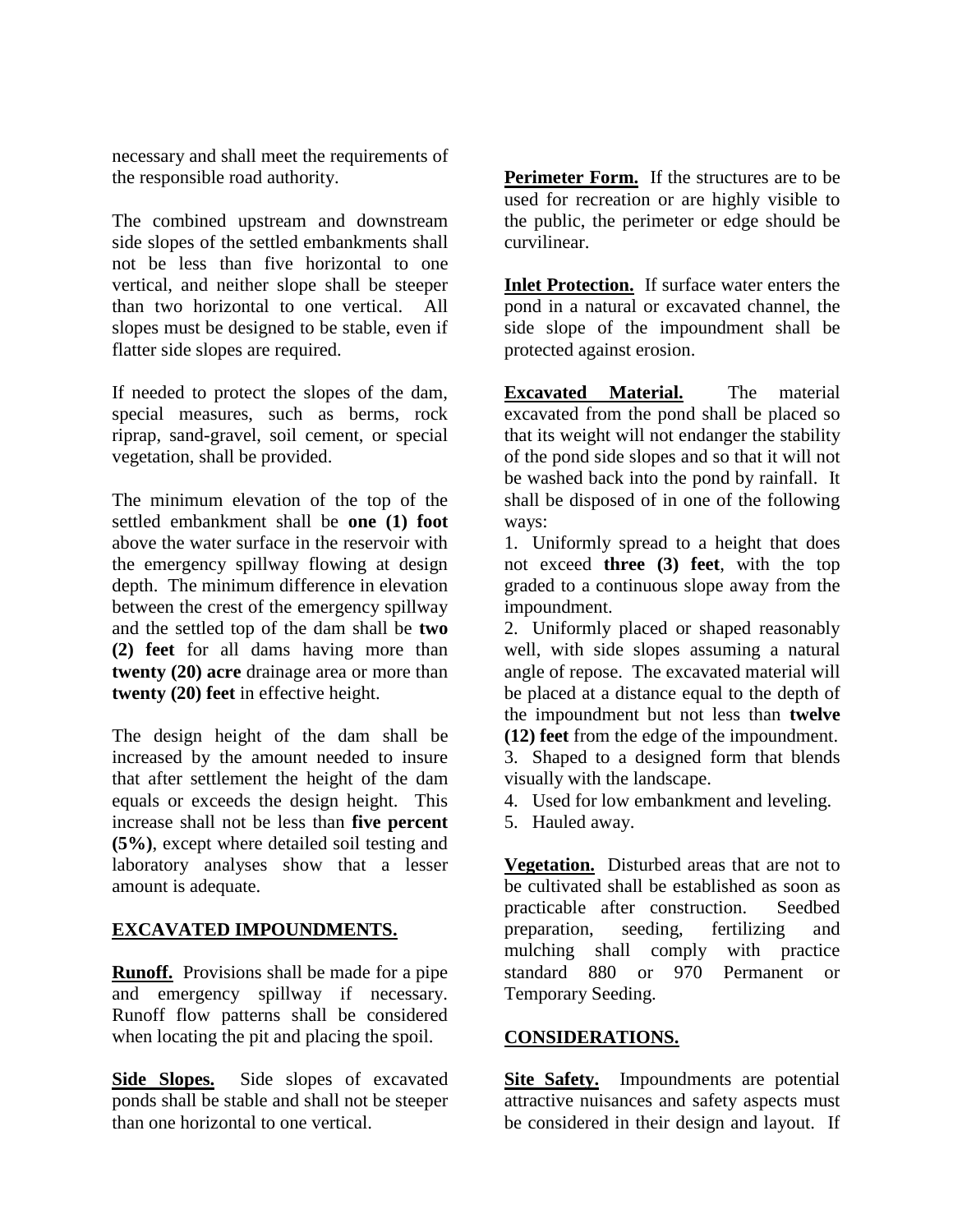the area is used or may be used for recreation, it is recommended that warning signs be erected, that lifesaving equipment be available on site and that emergency instructions be posted in a conspicuous location.

**Visual Resource Design.** The visual design of impoundments shall be carefully considered in areas of high public visibility and those associated with recreation. The underlying criterion for all visual design is appropriateness. The shape and form of ponds, excavated material, and plantings are to relate visually to their surroundings and to their function.

The embankment may be shaped to blend with the natural topography. The edge of the impoundment may be shaped so that it is generally curvilinear rather than rectangular. Excavated material can be shaped so that the final form is smooth, flowing, and fitting to the adjacent landscape rather than angular geometric mounds. If feasible, islands may be added for visual interest and to attract wildlife.

Impoundments for water supply should have adequate drainage area to fill at least yearly. As a minimum, drainage area, in acres, where water supply is a primary purpose, shall equal permanent storage in acre-feet.

**PLANS AND SPECIFICATIONS.** Plans and specifications for installing full flow impoundment structures shall be in keeping with this standard and shall describe the requirements for installing the practice. Items that specifications should address, if applicable, and appropriate construction/ material specifications, standard drawings and other standards are as follows:

**Site and Foundation Preparation.** All site and foundation areas shall be prepared and maintained in such a manner that earthfill placement or other specified treatments allow the practice to achieve its intended purpose. Applicable construction specifications may include: 1 CLEARING, 2 CLEARING AND GRUBBING, 8 MOBILIZATION, 10 WATER FOR CONSTRUCTION, 11 REMOVAL OF WATER.

Applicable material specifications may include: 521 AGGREGATES FOR DRAINFILL FILTERS, 592 GEOTEXTILES.

Applicable standard drawings may include drawing number IL-515 DIVERSION PLAN, IL-585 EARTH DAM STRUCTURE PLAN, IL-630 STABILIZED CONSTRUCTION ENTRANCE, IL-650 SUMP PIT PLAN, AND IL-610 TEMPORARY SLOPE DRAIN PLAN.

Other applicable standards may include: 315 DIVERSION, 950 SUMP PIT, 970 TEMPORARY SLOPE DRAIN, 975 TEMPORARY STREAM CROSSING.

**Excavations and Earthfill.** All specified excavation shall be preformed and earthfills shall be placed in such a manner that allows the practice to achieve its intended purpose. Applicable construction specifications may include: 10 WATER FOR CONSTRUCTION, 21 EXCAVATION, 23 EARTHFILL, 24 DRAINFILL, 25 ROCKFILL, 26 SALVAGING AND SPREADING TOPSOIL, 61 LOOSE ROCK RIPRAP, 62 GROUTED ROCK RIPRAP, 95 GEOTEXTILE.

Applicable material specifications may include: 521 AGGREGATES FOR DRAINFILL AND FILTERS, 523 ROCK FOR RIPRAP, 592 GEOTEXTILE.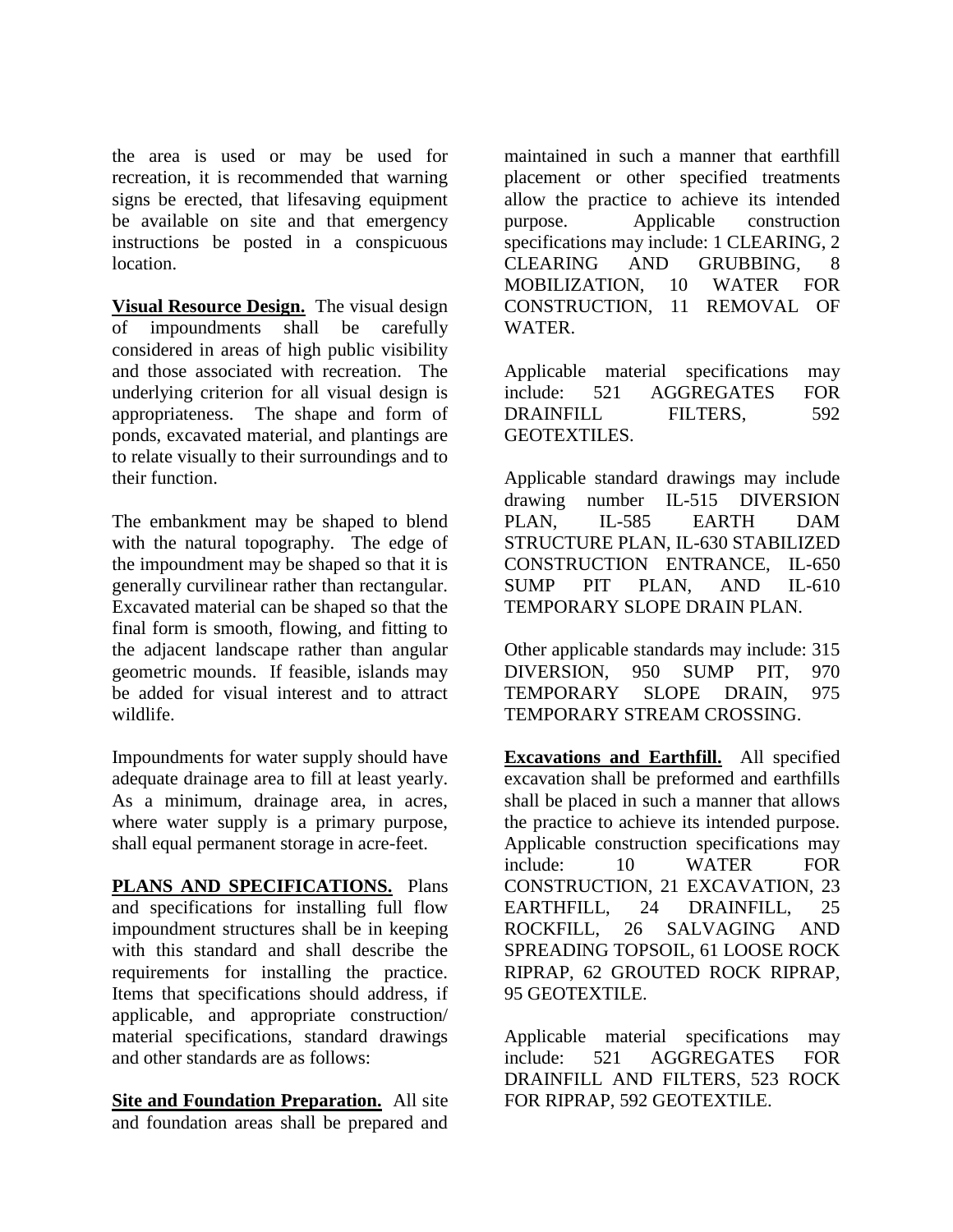Applicable standard drawings may include: IL-585 EARTHDAM STRUCTURE PLAN.

**Spillway Structures.** All spillways including inlet and outlet structures shall be constructed or installed in a manner that allows the practice to achieve its intended purpose. Materials and construction techniques specified shall be appropriate for the intended life and hazard classification of the practice. Where available, manufacturer's installation recommendations may be included in specifications. Application construction specifications may include: 24 DRAINFILL, 25 ROCKFILL, 32 CONCRETE FOR MINOR STRUCTURES, 34 STEEL REINFORCEMENT, 41 REINFORCED CONCRETE PRESSURE PIPE PRINCIPAL SPILLWAY CONDUITS, 42 CONCRETE PIPE CONDUITS AND DRAINS, 43 CLAY PIPE CONDUITS, 51 CORRUGATED METAL PIPE CONDUITS, 41 REINFORCED CONCRETE PRESSURE PIPE PRINCIPAL SPILLWAY CONDUITS, 42 CONCRETE PIPE CONDUITS AND DRAINS, 43 CLAY PIPE CONDUITS AND DRAINS, 51 CORRUGATED METAL PIPE CONDUITS, 52 STEEL PIPE CONDUITS, 53 DUCTILE-IRON PIPE CONDUITS, 61 LOOSE ROCK RIPRAP, 62 GROUTED ROCK RIPRAP, 64 WIRE MESH GABIONS, 71 WATER CONTROL GATES, 81 METAL FABRICATION AND INSTALLATION, 83 TIMBER FABRICATION & INSTALLATION, 95 GEOTEXTILES.

Applicable material specifications may include: 521 AGGREGATES FOR DRAINFALL and FILTERS, 522 AGGREGATES FOR CONCRETE, 523 ROCK FOR RIPRAP, 531 PORTLAND CEMENT, 532 AIR ENTRAINING ADMIXTURES, 534 CURING COMPOIUND, 535 PREFORMED EXPANSION JOINT FILLER, 536 SDEALING COMPOUND, 537 NON-METALLIC WATERSTOPS, 538 METAL WATERSTOPS, 539 STEEL REINFORCEMENT, 541 REINFORCED CONCRETE PRESSURE PIPE, 542 CONCRETE CULVERT PIPE, 544 CLAY PIPE AND CLAY DRAIN TILE, 546 BITUMINIZED FIBER PIPE, 547 PLASTIC (PVC, PE, ABS) PIPE, 551 METALLIC COATED CORRUGATED STEEL PIPE, 552 ALUMINUM CORRUGATED PIPE, 554 STEEL PIPE & FITTINGS, 581 METAL, 582 GALVANIZING, 584 STRUCTURAL TIMBER AND LUMBER, 585 WOOD PRESERVATIVES AND TREATMENT, 592 GEOTEXTILE.

Applicable standard drawings may include: IL-543 INLET FOR UNDERGROUND OUTLET, IL-545 CULVERT FLARED END METAL SECTION, IL-576 HEADWALL & SAFETY GUARD FOR PIPE RISERS, IL-577 HOOD INLET WITH BAFFLE FOR CMP, IL-578 CMP DROP INLET & BAFFLE, IL-579 CMP PIPE DIAPHRAGM, IL-580 COUPLING BAND FOR CMP, IL-581 TIMBER PROP FOR 10" – 30" DIAMETER CMP, IL-582 TIMBER PROP FOR 36" – 48" DIAMETER CMP, IL-583 DROP INLET STRUCTURE PLAN, IL-584 HOOD INLET STRUCTURE PLAN, IL-585 EARTH DAM STRUCTURE PLAN, IL-586 CMP SUPPORT, IL-590 TRASH RACKS FOR PIPE DROP INLET, IL-591 TRASH RACKS FOR HOODED INLET, IL-592 DETAIL FOR PVC CANOPY INLET, IL-593 FLEXIBLE ANTISEEP COLLAR, IL-594 CMP WATER CONTROL STRUCTURE, IL-610 PIPE OUTLET TO FLAT AREA.